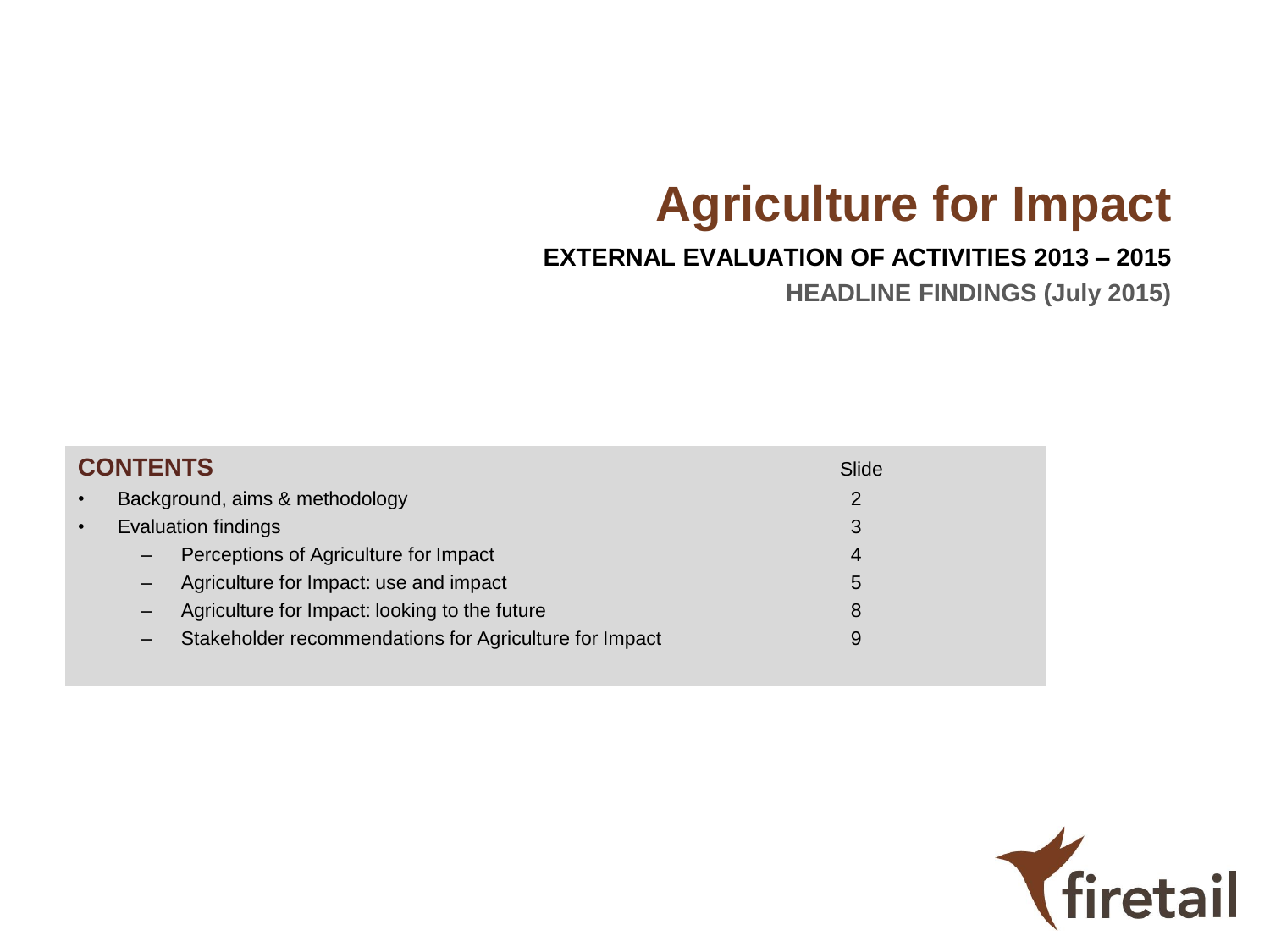## **Background, aims and methodology**

#### **Background and aims**

•This document outlines headline findings of an external evaluation of Agriculture for Impact (A4I)

•The aim of this evaluation is to assess the initiatives successes and performance against its objectives and to identify recommendations for the future of the programme

– The broad objectives for A4I's work are to *"provide information and expertise to enable decision makers in governments and other donors in the European Union, especially in the U.K. and the European Commission, to provide more effective support for science and innovation for agricultural development to benefit smallholder farmers in sub-Saharan Africa* (SSA)*."*

•This evaluation focuses on A4I's work over the course of its most recent BMGF grant period from (i.e. from 2013 to 2015)

#### **Methodology**

•The evaluation is based on 27 evaluation interviews conducted with a group of A4I's key stakeholders (between May and July 2015)

- The stakeholders interviewed were drawn from a source list provided by Agriculture for Impact. They represented a diverse range of sectors, types of organisation and geographies
- Interviews were conducted over the phone, followed a semi-structured discussion guide and lasted up to 1 hour
- These discussions were conducted confidentially. We do not attribute comments to individual stakeholders in our reporting

•The sample breakdown for the interviews conducted is as follows:

| <b>Montpellier Panel members</b> | Donors / policy makers<br>(outside SSA) | <b>SSA Policy makers</b> | <b>International agencies</b> |
|----------------------------------|-----------------------------------------|--------------------------|-------------------------------|
|                                  |                                         |                          |                               |
| NGOs / peers / foundations       | <b>Academic</b>                         | <b>Private sector</b>    | <b>Media</b>                  |
|                                  | J                                       | w                        |                               |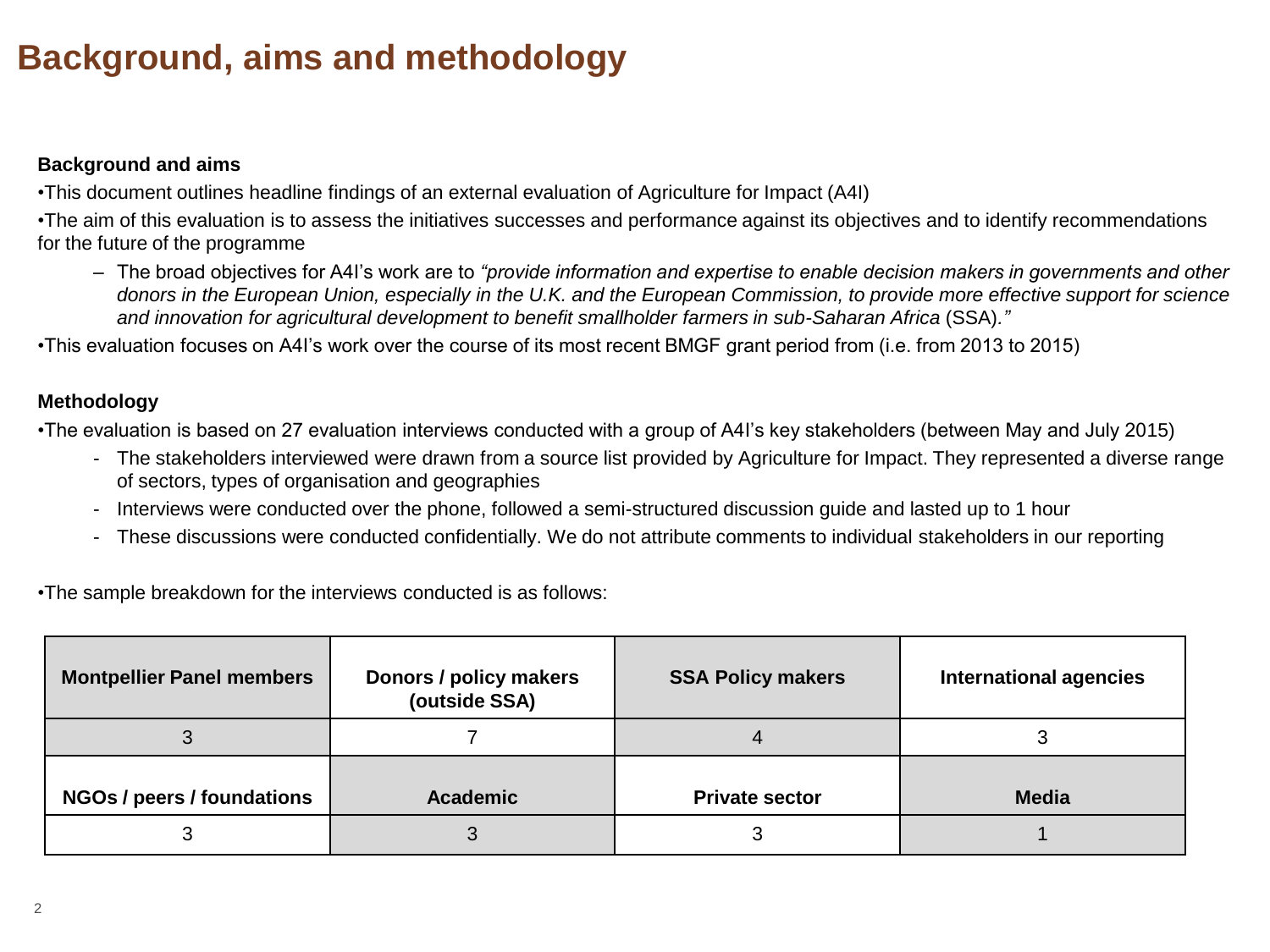**Engagement with Agriculture for Impact** 

- Agriculture for Impact (A4I) has a broad and diverse constituency of stakeholders who remain positive about its work and outputs. Those contacted for the evaluation were keen to participate, gave their time generously and provided useful insights
- Overall, Professor Sir Gordon Conway and the Montpellier Panel (MP) continue to command greater recognition than A4I. Many see the MP and A4I brands as interchangeable. Only its closest stakeholders (i.e. Montpellier Panel members, some whom have partnered with A4I, and a small number of longstanding policy representatives) are clear on the distinction between these different entities
- Stakeholders' contact with other members of the A4I team is growing but Professor Conway remains integral to relationships with organisations in all its stakeholder groups

*"What I can tell you is that they [A4I] are a very important stakeholder, a credible voice in conversations around Africa. We understand they have great relationships and credibility with non-governmental organisations as well as governmental organisations and key influencers in Africa."* 

#### **Private sector**

*"I think that A4I and MP are, unfortunately, seen as one and the same thing. It takes a lot of time and energy to delineate it and explain the difference. I think the Montpellier Panel has made a bigger footprint, maybe because of the visibility of the Panel members."* **Panel member**

*"A4I sometimes does their own A4I-branded reports and sometimes they are producing Montpellier Panel reports, that is a bit confusing for people."* **NGOs / peers / foundations** 

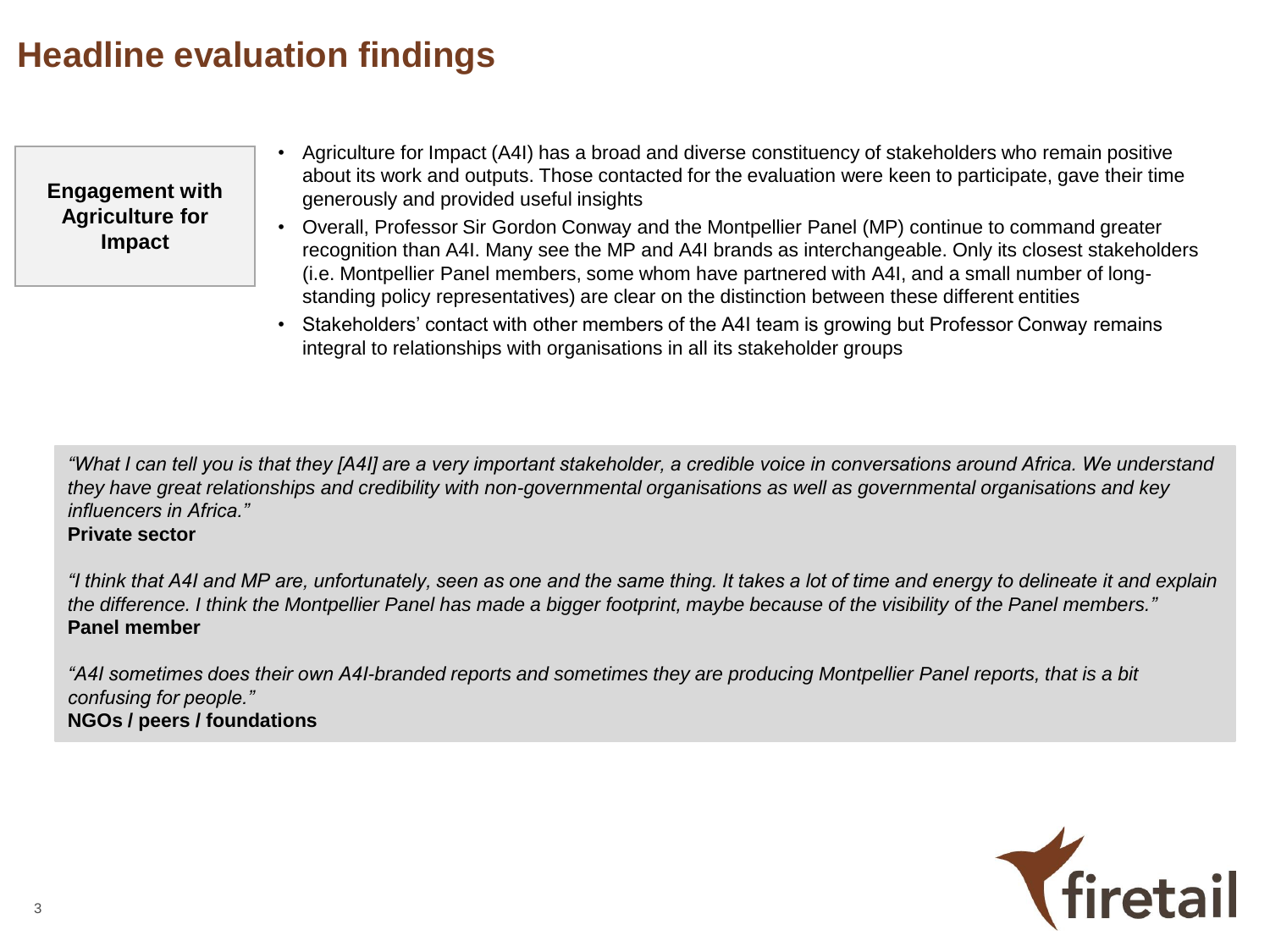**Perceptions of Agriculture for Impact**

•There is broad recognition that A4I/MP's focus is on advocacy with key policy makers to support effective investment and policy making in agricultural development for farmers in Sub-Saharan Africa (SSA.)

•Stakeholders describe A4I's objectives in general terms as 'raising awareness of agricultural development', 'sharing evidence' and 'influencing policy makers.' The majority of interviewees say that A4I performs well against these objectives

•Discussions with stakeholders indicate that the team has built on the progress captured in the last evaluation. For most, it is now an established player in the agricultural development sector. A number of African interviewees indicate that it is still seen as a newcomer in policy networks in SSA

•A4I/MP continues to be seen as a 'unique voice' in the crowded agricultural development community. It remains relevant, credible, independent, respected and continues to 'punch above its weight.' For many, Professor Conway's 'convening power' is a key asset and one which sets A4I apart from other organisations

•Criticism of the organisation is limited. Several note that A4I's capacity is limited relative to the scale of the debates it seeks to influence. Its contribution to the agricultural development sector is highly valued though several indicate its outputs cannot carry the same weight as those from some larger bodies (e.g. World Bank, Committee on World Food Security.) Several call for the Montpellier Panel reports to be more 'solutionsfocused'

•A small number of interviewees comment that A4I/MP has, to date, focused heavily on technology transfer but not explored the social justice / market pieces in sufficient depth

*"I think on the intellectual piece, the thought leadership piece, they are doing extremely well. The analysis they do is top-rate, the people in the Montpellier Panel are all like rock stars."* **Academic** 

*"It's the person-to-person contacts that they've got where they can gain access to public secretaries, ministers and presidents very quickly and easily. It's that sort of thing where those people get into those offices, have a thirteen minute discussion around, for example, how do you engage with agribusiness, and that's the real value.*" **NGOs / peers / foundations** 

*"There are a lot of think tanks, research centres, universities producing the same kind of papers and I think it is not A4I's fault but it is difficult for them to show the added value compared to others."*  **Donors / policy makers (outside SSA)** 

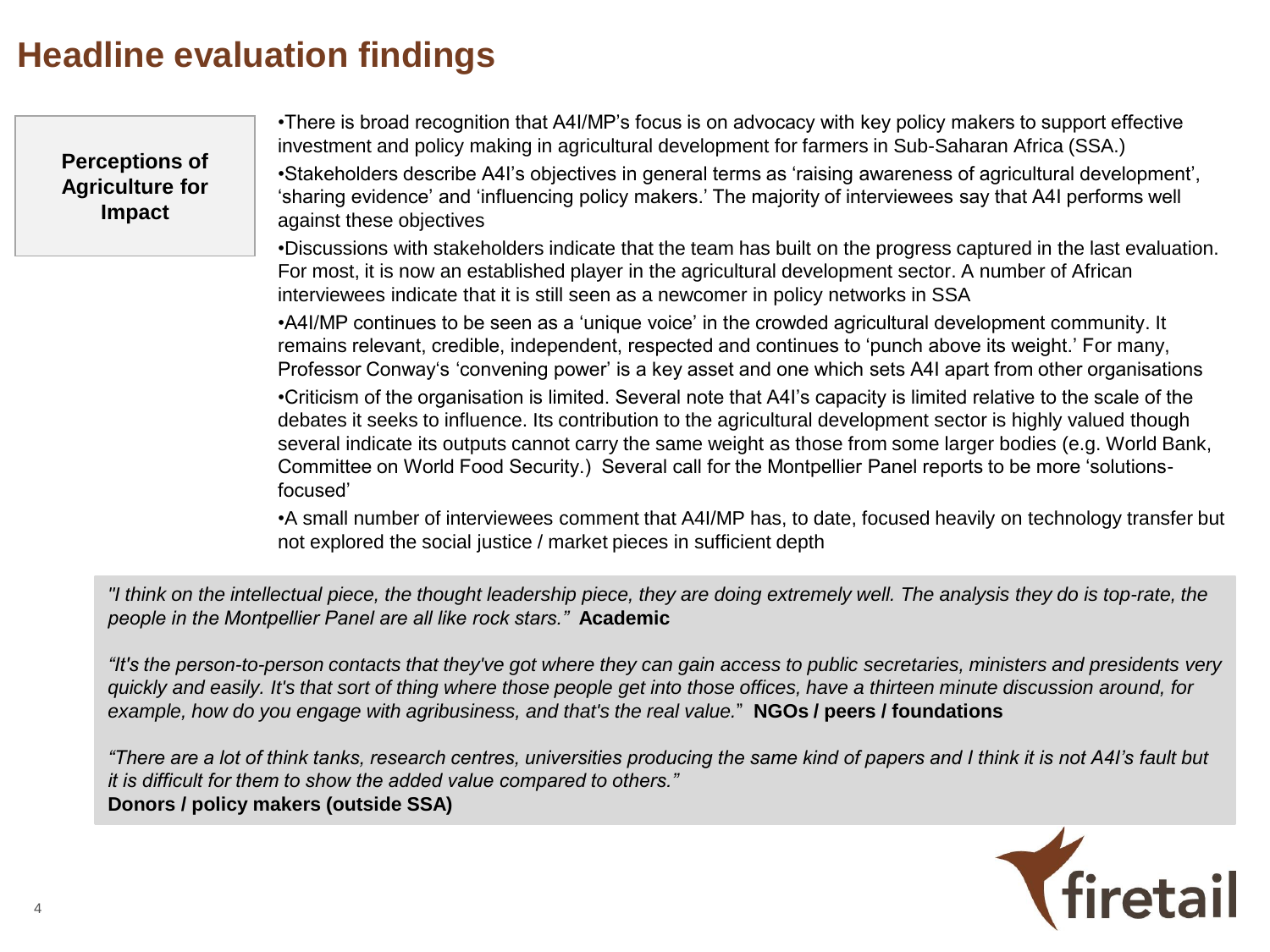**Agriculture for Impact - Use and impact among target audiences**

- Stakeholders use Agriculture for Impact / Montpellier Panel resources in a range of settings. They provide important contextual information in their work, are used to inform colleagues and others in their networks, and in developing internal and external documents. The limitations of assessing the impact of this use, observed in previous evaluations, also apply in this evaluation
- There is consensus that A4I has continued to make good progress on 'soft' measures of impact among policy makers, NGOs and with its private sector stakeholders. It is active, recognised and respected in relevant national and international networks (DFID, APPG, DEVCO and the UN among others.) For their peers in advocacy, these are important achievements
- Most describe the initiative's impact in general terms as 'putting a spotlight on agricultural development' and maintaining this interest
- The evaluation also identifies a number of examples where A4I/MP's work has influenced decision making in policy circles, civil society and the private sector. The Panel's work on Sustainable Intensification (SI) continues to inform policy making and implementation within the European Commission (EC). Private sector representatives have used insights from A4I/MP's reports to shape internal strategies and to improve their efficiency in getting technology to smallholder farmers

*"I certainly see them as a recognised voice, but tracing that back to whether people's investment decisions have changed is very difficult."* **Donors / policy makers (outside SSA)** 

*"In important circles you frequently find reference to A4I publications...equally when you pitch up at an APPG meeting, you see people from A4I or the MP."* **Donors / policy makers (outside SSA)** 

*"When I hear Gordon speak he makes so much sense to me. And people keep inviting him back...he must be having an impact or people wouldn't be having him back."* **NGOs / peers / foundations** 

*"One of their key strengths is their understanding of the issues and problems and being able to put them in an easy to understand, succinct manner without any overbearing complexity...There have been some very enlightening documents from A4I and the MP that have made the debate understandable for agriculturalists and non-specialists."* **NGOs / peers / foundations** 

*"What's produced by the Panel is read, known and referred to."* **Academic** 

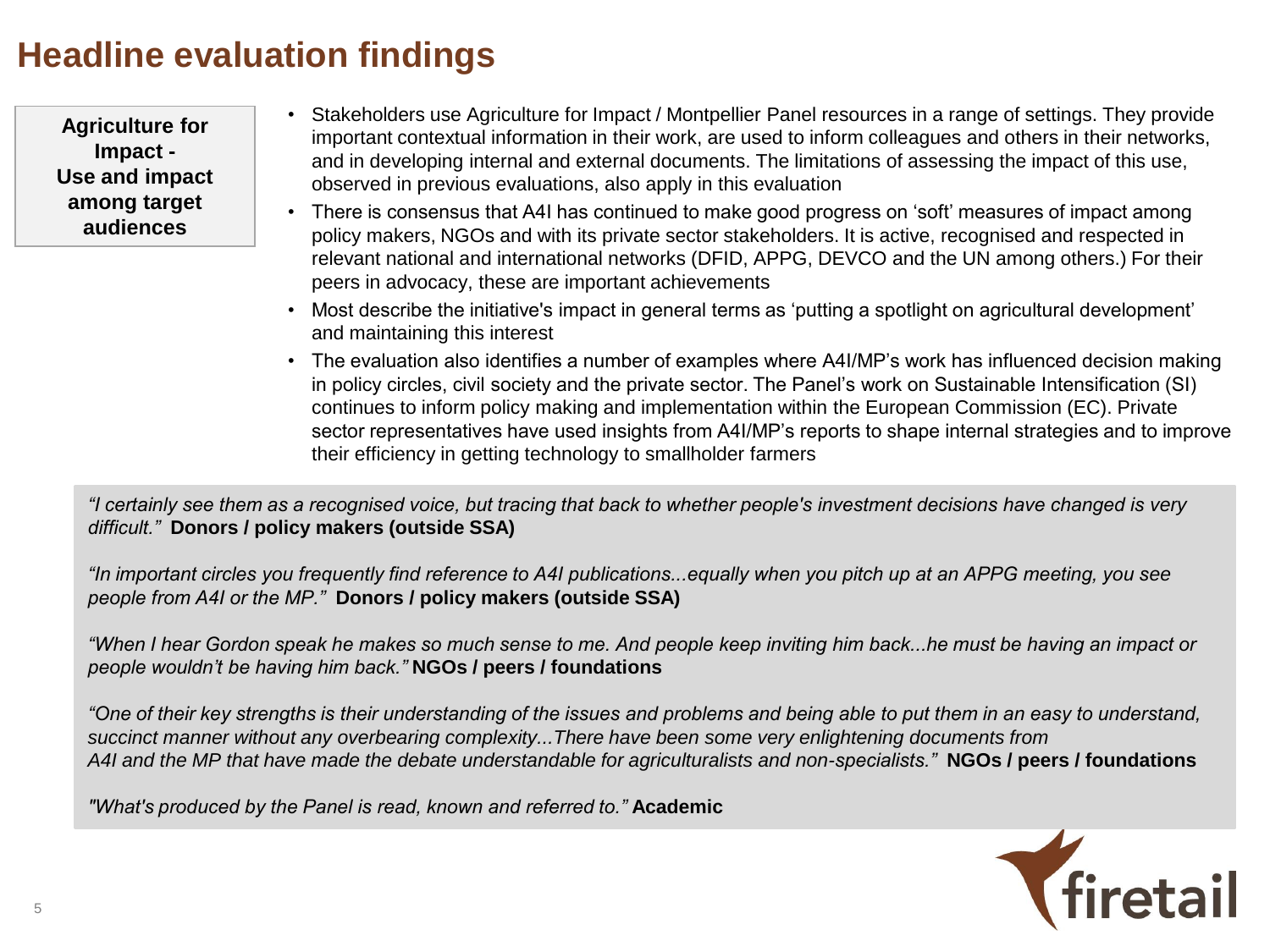**Agriculture for Impact - Use and impact Wider communications and dissemination work** 

•Alongside its work to maintain relationships and influence among policy audiences (several of whom contributed to the evaluation) A4I has made progress in its wider communications and dissemination work. Several interviewees referenced A4I's newsletter as a product they follow and engage with. Only a small number report closely following the organisation's social media activity. Several say they do not engage with social media in general

•Quantitative indicators demonstrate growth in engagement with A4I's online and social media activity among a wider audience. Increases in A4I's Twitter following (135% growth since 2013), and numbers of newsletter subscribers (which have increased by 59% to 2200+ over the same timeframe) provide tangible evidence of growth in engagement with the initiative's outputs. Outcomes of this engagement are, however, less tangible

•Over the current funding period A4I/MP has had c.150 media mentions across a range of national, global and international media outlets. Much of this media activity is still driven by Professor Conway

•Several of the stakeholders interviewed encourage A4I/MP to focus on increasing its media presence as a way of encouraging wider engagement with agricultural development, and ensuring it remains on the radar for policy makers (particularly in the UK and Europe)

*"I think all of us have a responsibility as well as an opportunity to provide clarity and elevate our voices and connect more with society …Certainly A4I is one of the organisations that has credible voices that can take that message to society."* **Private sector** 

*"Their report on the state of soil in Africa is something that's stuck in my mind, something I want to revisit."*  **Media**

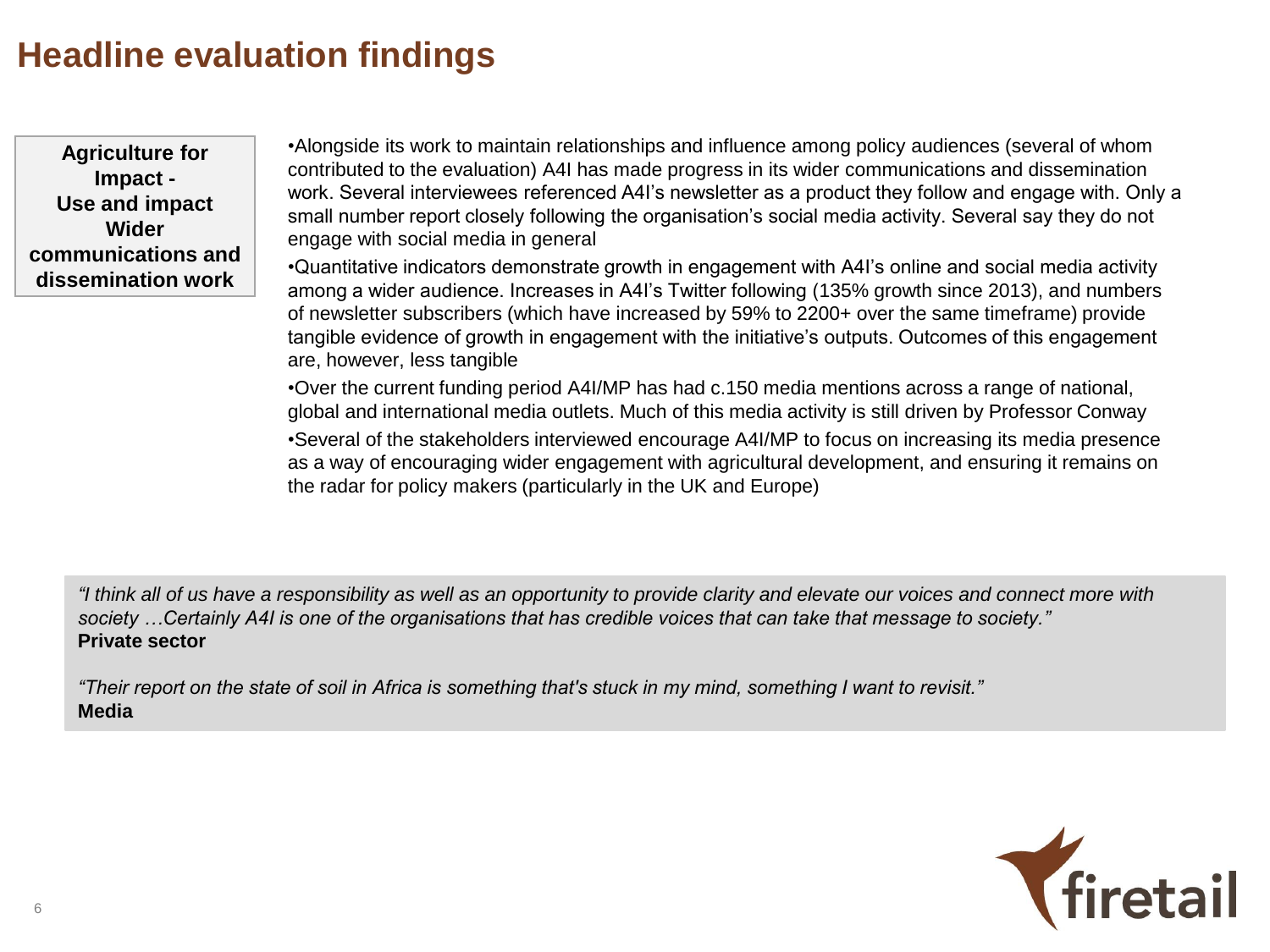#### *Responses to key Agriculture for Impact/ Montpellier Panel outputs*

**Montpellier Panel Report Innovation for Sustainable Intensification** *2013*

- Sustainable intensification stands out as the area of MP's work that has most engaged and influenced stakeholders
- Together the two MP papers on SI have established Gordon and the Montpellier Panel as authoritative voices in this area
- They have informed strategy development and day-to-day decision making in private sector organisations, NGOs and DG DEVCO
- Several comment the report would have benefited from greater exposure and follow-up

*"Everyone is talking about sustainable intensification, nobody really knows what it means, and what Gordon did was developing four different parts of it that also include equity and the importance of addressing women's needs. I thought that was incredibly forward-looking and really has an opportunity to shape how we think about our intervention beyond yield and environment.*" **International agencies** 

7 **Academic***"It redefined sustainable intensification, that whole definition that they put together, I think they could get a lot more mileage out of it."* 

**Montpellier Panel Report No Ordinary Matter: Conserving, Restoring and Enhancing Africa's Soils**  *2014*

- The report has had significant traction among interviewees and the wider agricultural development sector (including in Germany, the EC and Uganda.) Its publication, launched to coincide with 2015 International Year of Soils, lead to high awareness of the report
- Soils are considered an important topic for A4I/MP to address, and one that has previously been neglected
- For a couple of stakeholders, soils do not have an obvious 'landing place' within their organisation / work programme
- Interventions proposed for the management of soils are considered helpful. A couple say the report does not demonstrate the institutional changes needed to respond to these

*"It's a very good report, it's very comprehensive, it discusses holistic interventions that need to come about for the management of soils and land... The ability to pull together all these parts, seeds, soils, markets and get a high up panel to speak about it, create some advocacy and dialogue, that's very helpful."* **SSA policy maker** 

**Montpellier Panel Report Small and Growing: Entrepreneurship in African Agriculture**  *2014* 

- Engagement with this report was limited. Only a small number had read or used it (but this does include important donors and private sector interviewees)
- A number commend the report for highlighting challenges linked to entrepreneurship, finance and innovation. One private sector stakeholder notes that the report effectively bridges the gap between discussions focussed on farmers and those on crops
- A stakeholder from an NGO / peer organisation felt the report was less useful than others because its recommendations are less specific

*"Small and Growing was a good report, it highlighted some of the challenges with entrepreneurship. I think what they did do was highlight some of the issues around finance and innovation connected to entrepreneurship, and that was very helpful."* **Private sector**

*"A4I has expertise in distilling a lot of technical knowledge for a policy maker audience, and the entrepreneurship report does not fit into that framework."*  **NGOs / peers / foundations**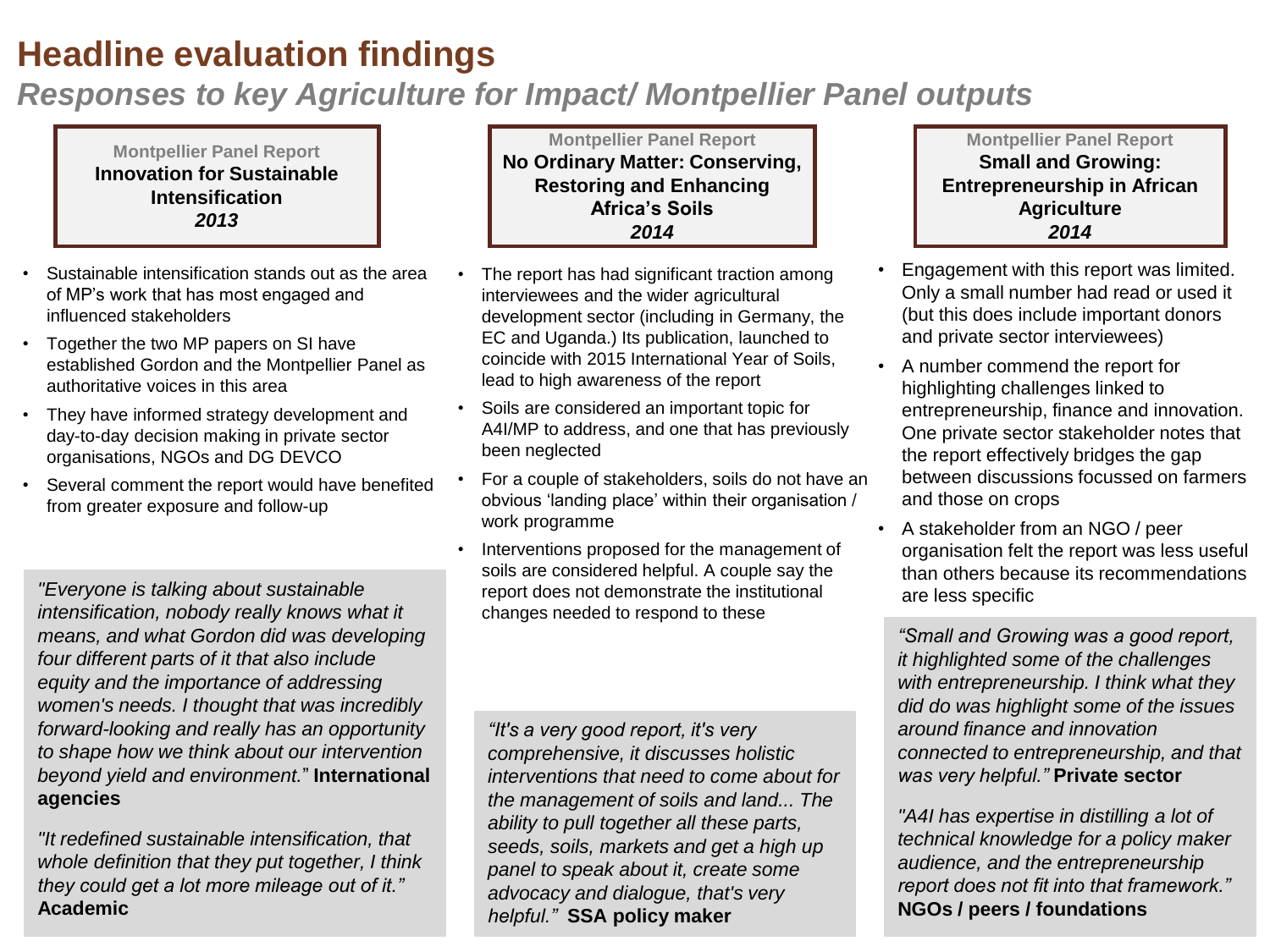**Looking to the future – changes in the landscape**

- There is a consensus that agricultural development now commands greater interest in the broader international development debate than a decade ago. However, stakeholders stress the importance of maintaining interest in agricultural development which, they say, is central to tackling global health, economic, environmental and social issues. Stakeholders broadly agree that A4I has an on-going role to play in this context
- There are a number of trends and developments for A4I to consider as it seeks to maintain its focus. Agriculture is increasingly recognised as an issue which connects with other important agendas (including climate change, nutrition, land tenure and urbanisation.) There is, within the development community, growing frustration that these different issues are often explored in isolation
- Donors are increasingly keen to demonstrate the impact of their investment, and are supporting partnership programmes between bodies seeking shared outcomes. Several observe that major donors are keen to see development problems and solutions owned in Africa

*"The main thing that is happening now is that people are no longer wanting to deal with agriculture as a single sector. Everyone wants to elevate the game so it is about people and their lives. It is not just basic livelihoods. It is about healthy people for sustainable livelihoods…it also brings in the health sector and the job creation sector. The indicator for success is no longer how much food you produce, it zeros around healthy people who are pursuing sustainable livelihoods and are happy to remain where they are."* **Panel member**

*"Why don't all the various sectors that are related to agriculture come together and agree their 3-5 priorities …I think the next big step comes in these sectors coming out of their little bubbles and talking with each other."* **Donors / policy makers (outside SSA)** 

*"The focus in this Parliament will be getting results for the same amount of money rather than extracting larger amounts of money…what people are interested in is what works with limited resources rather than big grand projects."* **Donors / policy makers (outside SSA)** 

*"Africa is seen as the frontier where land is still available, infrastructure is developing and the markets are there. Ten years ago there was very little talk about agriculture, now it's the 'in thing.'"* **SSA policy makers** 

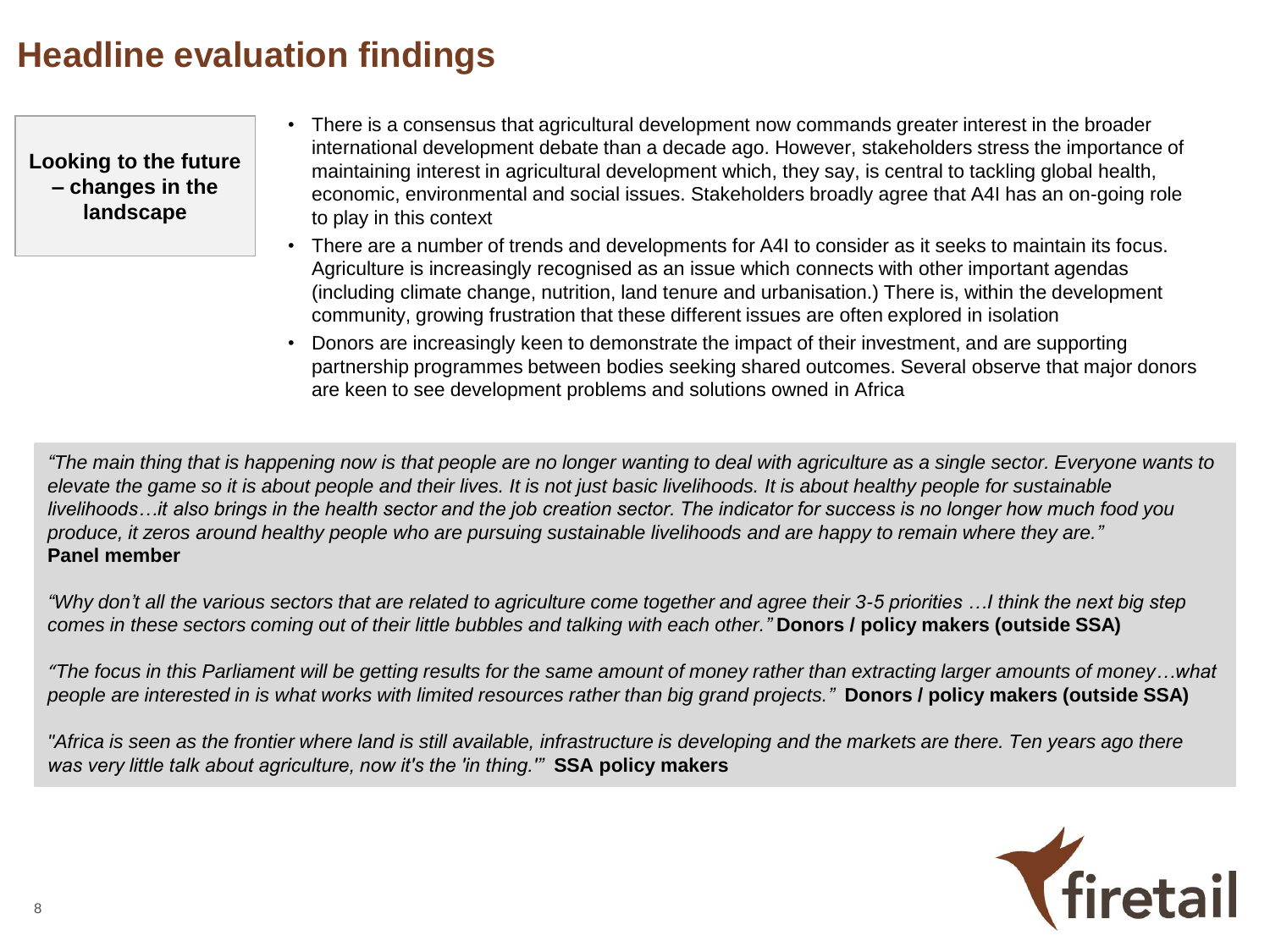**Looking to the future – stakeholder recommendations for A4I**

•Stakeholders report an on-going need for evidence, advocacy and consensus building in this changing landscape. There is broad agreement that Agriculture for Impact is well placed to deliver this work

•As in previous evaluations, those more distanced from the organisation urge A4I to 'keep up the good work.' They value A4I's contribution to their organisations, and in wider debate in the sector

•However, those who have been closest to the organisation (including Panel Members, long standing policy contacts and peers) suggest A4I needs to consider significant changes if it is to make a long term contribution to improving agricultural development in SSA

•Several see the Montpellier Panel as the strongest, most sustainable brand and suggest A4I needs to recognise this

•A number suggest that A4I's future focus should be as a secretariat for the Montpellier Panel, based in Africa. This move would i) respond to donors' expectations, ii) provide a global platform for showcasing the research and skills of African communities and experts, and iii) encourage broader engagement with MP outputs in Africa

•Stakeholders do not identify potential future leaders/successors but indicate A4I should take steps to support succession planning. Appointing an African co-chair on the MP and providing advocacy training for all Panel members are mentioned in this context

•Stakeholders identify future themes for A4I/MP to engage on as it seeks to increase its influence. A major theme is a need to 'bridge' different development agendas and players within it (particularly the gap between the private sector and NGOs) and several suggest A4I could play a valuable convening role. A number call for A4I to play a more prominent role in the 'Impact' agenda – identifying approaches and indicators that work in the context of agricultural development in SSA

*"I strongly believe that for the constituencies that the Panel seeks to help, it is high time that we got more visibility within the African constituencies and more ownership…The time is right for the Panel to move its coordination base to where the Southern Constituencies can own and touch it and it is springing from the South to the Global community.*" **Panel member** 

*"We need to capture the non-development world, i.e. the agribusiness sector better. They don't always want to ride roughshod over poor people but they often do because they don't know any better. There are very few NGOs who can bridge this divide and speak the language that investors and agribusiness speak, and keep an eye…on the poor and the voiceless. Perhaps there is a role for them [A4I] to bridge this… You don't have an advocacy organisation there that can straddle those worlds. Gordon has really good relationship and connections."* **Donors / policy maker (outside SSA)** 

*"I think impact evaluations have been a kind of weak point of agriculture... I think that is an area that has not been particularly high on Gordon's agenda."* **Donors / policy maker (outside SSA)**